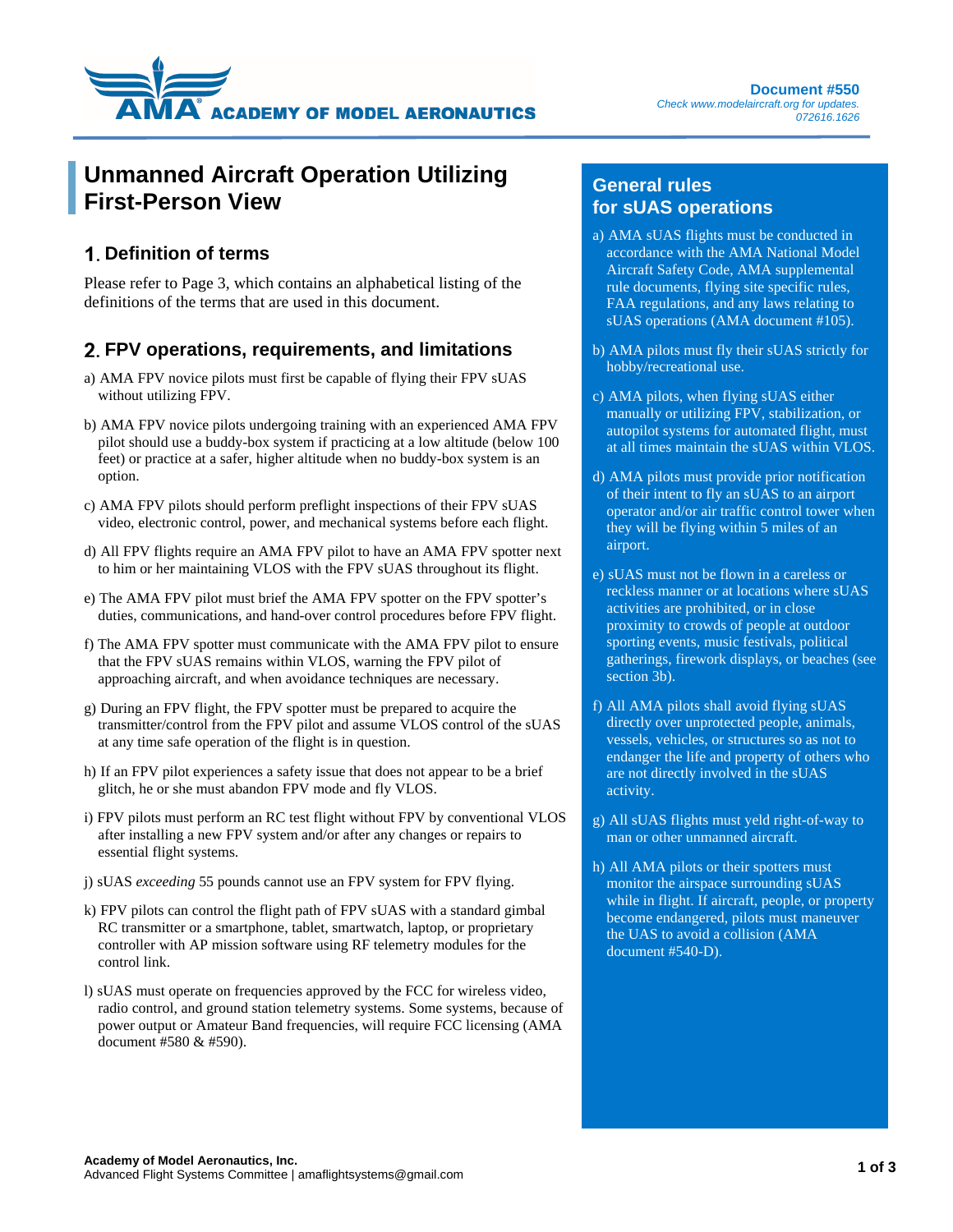

### **Range, separation, altitude, weight, and speed**

- a) **Range**—flight range of sUAS is limited to VLOS of the AMA pilot/operator.
- b) **Separation** AMA pilots should maintain the flight path of their sUAS at safe minimum separation distances from pilots, helpers, spectators, vehicles, and structures as follows:
- 4.4 lbs. or less and Park Pilot model aircraft not exceeding 2.0 lbs**.** should maintain a minimum separation of 10 ft. from pilots/helpers, 25 ft. from spectators, and 50 ft. from vehicles/structures.
- over 4.4 lbs. should maintain a minimum separation of 25 ft. from pilots/helpers, 60 ft. from spectators, and 80 ft. from vehicles or structures.
- c) **Altitude**—Maximum altitude of sUAS is limited to 400 ft. above ground level (AGL) when within 5 miles of an airport.
- d) **Weight—**sUAS are limited to a maximum flying weight of 55 pounds, unless in compliance with AMA's Large Model Airplane UAS program (AMA document #520-A).
- e) **Speed—**sUAS aircraft utilizing an onboard autopilot system for automated flight are limited to a maximum speed of 100 mph.

### **Recommendations and information**

- a) AMA FPV novice pilots should consider using a cockpitview flight simulator to become accustomed to FPV flight.
- b) AMA FPV pilots should consider using a programmable autopilot for their FPV sUAS to provide a return to launch (RTL) or failsafe landing feature in the event of a loss of control, video signal, or VLOS.
- c) When purchasing FPV operational systems, always try to select quality equipment from reputable dealers, ensure for compatibility with other onboard systems, and install components according to manufacturers' instructions.

## **5. Privacy protection safeguards**

- a) **Laws: Federal, State, and Local**—AMA members must be aware of and observe any laws regulating the ownership and operation of sUAS.
- b) Cameras/sensors—the use of imaging technology for aerial surveillance with radio-controlled sUAS capable of obtaining high-resolution photographs and/or video, or using any types of sensors for the collection, retention, or dissemination of surveillance data or information on individuals, homes, businesses, or property at locations where there is a reasonable expectation of privacy is strictly prohibited by the

AMA, unless expressed written permission is obtained from the individual property owner(s) or manager(s).